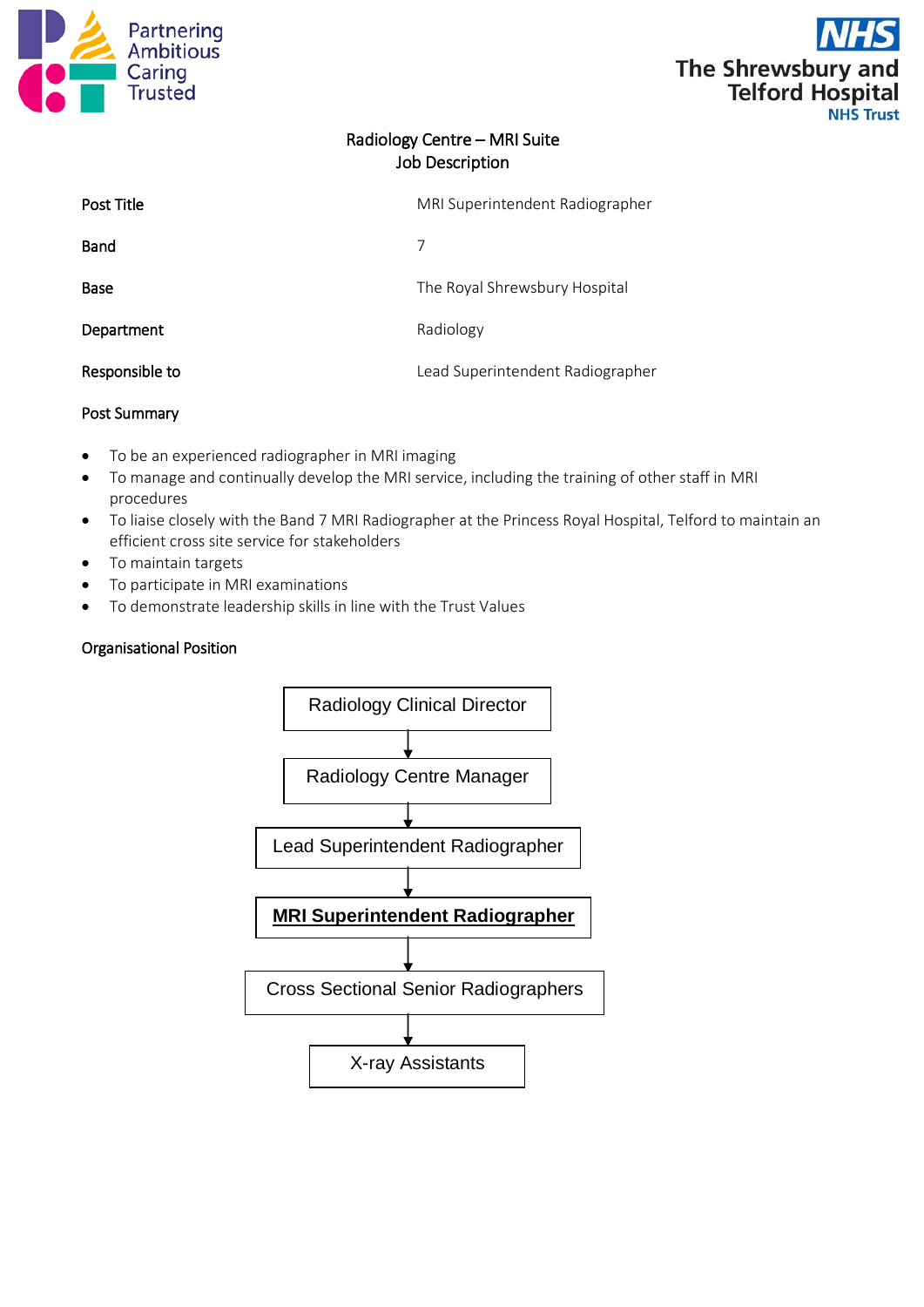## Main Duties and Responsibilities

To support in the management and development of the SaTH MRI service to provide a quality service by utilising resources in an efficient and safe manner.

- To demonstrate leadership skills in line with the Trust values.
- To manage the day-to-day provision of the MRI service.
- To develop and promote the MRI service focusing on quality of service and optimising patient pathway within the service provision available.
- To supervise and train Radiographers and students in MRI technique.
- To be responsible for the safe operation of the MRI scanner and the safety
	- o of personnel in the suite.
- To develop and maintain MRI examination protocols and guidelines ensuring consistency in service provision cross site.
- To manage the resources efficiently.
- To manage the MRI waiting list and report to the Radiology Centre Manager any problems or breaches of targets.
- To implement Trust and Radiology Centre policies and procedures.
- To maintain records to:
- ensure safe operation of equipment,
- record staff training.
- assist budgetary control by undertaking internal modality management of staffing rosters, bank staff usage and overtime allocation,
- Record activity.
- To maintain the equipment performance and take relevant corrective action if faults are noted.
- To carry out staff appraisals and monitor sickness absence according to Trust policy
- To assist in the recruitment of new staff for the MRI suite
- To respond to verbal complaints from patients or carers.
- To participate in departmental audits.

#### Systems and Equipment

Need to use:

- Radiology information system
- Patient information system
- MRI Scanner
- Contrast Media Injectors
- Patient resuscitation equipment
- Patient handling and moving equipment (manual and motorised)
- All equipment that may come with a patient from the ward
- Quality Assurance equipment and programmes
- Image archiving devices
- MRI Compatible Equipment

#### Decisions, Judgements and Freedom to act

- Maintain the day-to-day running of the MRI suite without direct supervision.
- Make decisions on patient management to maintain smooth running of the work list and patient care.
- Write and implement protocols and guidelines applicable to MRI procedures in consultation with the Lead Superintendent Radiographers.
- Manage the work pattern for Radiographers, Students and Assistants in the MRI suite.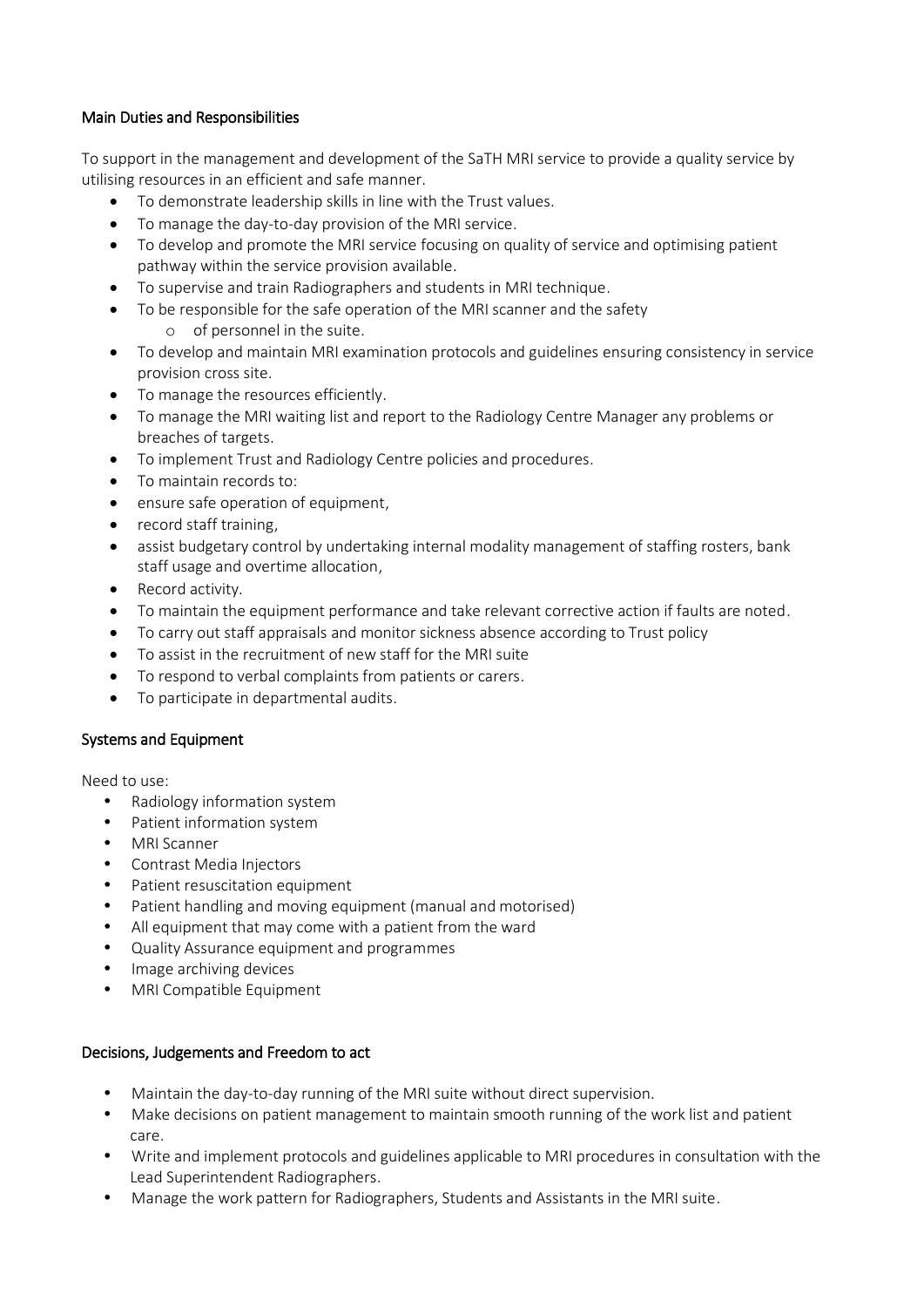## Communication and Relationships

- Work closely with Lead Superintendent Radiographer to ensure effective management of service.
- Work closely with the MRI Superintendent Radiographer at PRH to provide consistency in service and quality cross site.
- Liaise with all staff in the MRI suite.
- Liaise with all staff in the Radiology Department.
- Liaise with all staff in the Trust to maintain the service to patients and other staff.
- To deal with verbal complaints and patients/carers concerns.
- Be able to deal sympathetically with all patients especially the young, elderly and those with learning difficulties.
- Be able to prioritise their workload.
- Be able to manage staff to ensure effective cover of the MRI scanning service.
- Effectively liaise with service providers to ensure continuity of MRI cover.
- Provide monthly report to Lead Superintendent Radiographer to feed into KPI centre review.

## Physical, Mental and Emotional Demands of the Post

- To handle emotive and challenging situations relating to patients, service users and staff, using influential negotiating and motivational skills to achieve desired outcomes.
- To cope with frequent interruptions whilst in periods of concentration.
- To regularly deal with a wide range of complex patient complaints and staff problems.
- Developed physical skills Accuracy and dexterity are needed to position patients, give intravenous injections; narrow margin of error
- Occasional moderate effort for several short periods:
- OR
- Frequent moderate effort for short periods
	- o Positioning, and manoeuvring of all patients.
	- o Lifting, bending, stretching, and twisting.
	- o Moving and positioning of expensive MRI coils for each patient examination.
	- o Pushing of trolleys, beds and wheelchairs.
- Use of computer keyboard, mouse and VDU daily.
- Occasional distressing situations when working with the terminally ill, road accident victims or child abuse victims.
- Verbal aggression occasionally when dealing with patients, relatives or complaints.
- Occasional contact with angry, difficult, upset or drunk patients.
- Dealing with difficult and distressed patients their relatives and their emotional feelings.
- Dealing with children and patients with learning difficulties.
- Dealing with staff personal problems with empathy and understanding.

## Working Conditions

- Working in an environment that is potentially hazardous if safe systems of work are not practised (magnetic field).
- To maintain a strong presence within the patient environment.
- To work in normal office conditions, including regular VDU work.
- To travel between all Trust sites.
- Verbal and physical aggression occasionally when dealing with patients or relatives
- Undertake a  $1<sup>st</sup>$  line troubleshooting/repair to most types of complex expensive equipment.
- Have to deal with unpleasant bodily fluids and odours daily.
- Have to be aware of and deal with infectious diseases.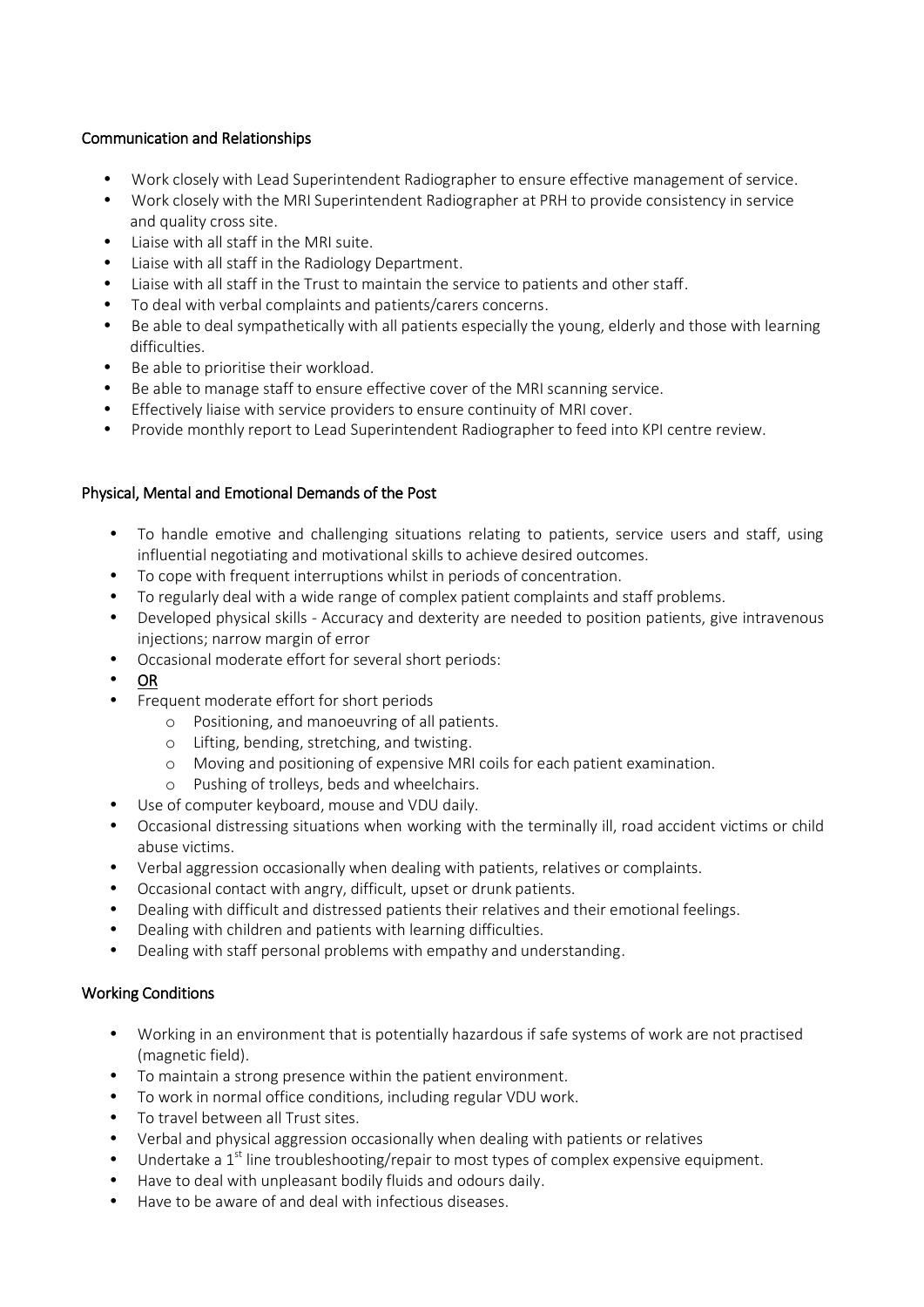## Health and Safety

As an employee of the Trust you have a responsibility to:

- 1. Take reasonable care of your own Health and Safety and that of any other person who may be affected by your acts or omissions at work; and
- 2. Co-operate with the Trust in ensuring that statutory regulations, codes of practice, local policies and departmental health and safety rules are adhered to.
- 3. Not intentionally or recklessly interfere with or misuse anything provided in the interests of health and safety.

#### Infection Prevention and Control

The prevention and management of acquired infection is a key priority for the Trust. Any breach of infection control policies is a serious matter which may result in disciplinary action. As an employee of the Trust you have a responsibility to:

- 1. Ensure that your work methods are compliant with the Trust's agreed policies and procedures and do not endanger other people or yourself; and
- 2. Be aware of infection prevention and control policies, practices and guidelines appropriate for your duties and you must follow these at all times to maintain a safe environment for patients, visitors and staff; and
- 3. Maintain an up to date knowledge of infection prevention and control, policies, practices and procedures through attendance at annual mandatory updates and ongoing continuing professional development; and
- 4. Challenge poor infection prevention and control practices of others and to report any breaches, using appropriate Trust mechanisms (e.g. incident reporting policy).

#### Information Governance

The Trust is committed to compliance with Information Governance standards to ensure that all information is handled legally, securely, efficiently and effectively. You are required to comply with the Trust's Information Governance policies and standards. Failure to do so may result in action being taken in accordance with the Trust's Disciplinary Procedure.

- 1. Confidentiality and Security Your attention is drawn to the confidential nature of information collected within the NHS. Whilst you are employed by the Trust you will come into contact with confidential information and data relating to the work of the Trust, its patients or employees. You are bound by your conditions of service to respect the confidentiality of any information you may come into contact with which identifies patients, employees or other Trust personnel, or business information of the Trust. You also have a duty to ensure that all confidential information is held securely at all times, both on and off site.
- 2. Disclosure of Information The unauthorised use or disclosure of information relating to the Trust's activities or affairs, the treatment of patients or the personal details of an employee, will normally be considered a serious disciplinary offence which could result in dismissal. Upon leaving the Trust's employment and at any time thereafter you must not take advantage of or disclose confidential information that you learnt in the course of your employment. Unauthorised disclosure of any of this information may be deemed as a criminal offence. If you are found to have permitted the unauthorised disclosure of any such information, you and the Trust may face legal action.
- 3. Information Quality and Records Management You must ensure that all information handled by you is accurate and kept up-to-date and you must comply with the Trust's recording, monitoring, validation and improvement schemes and processes.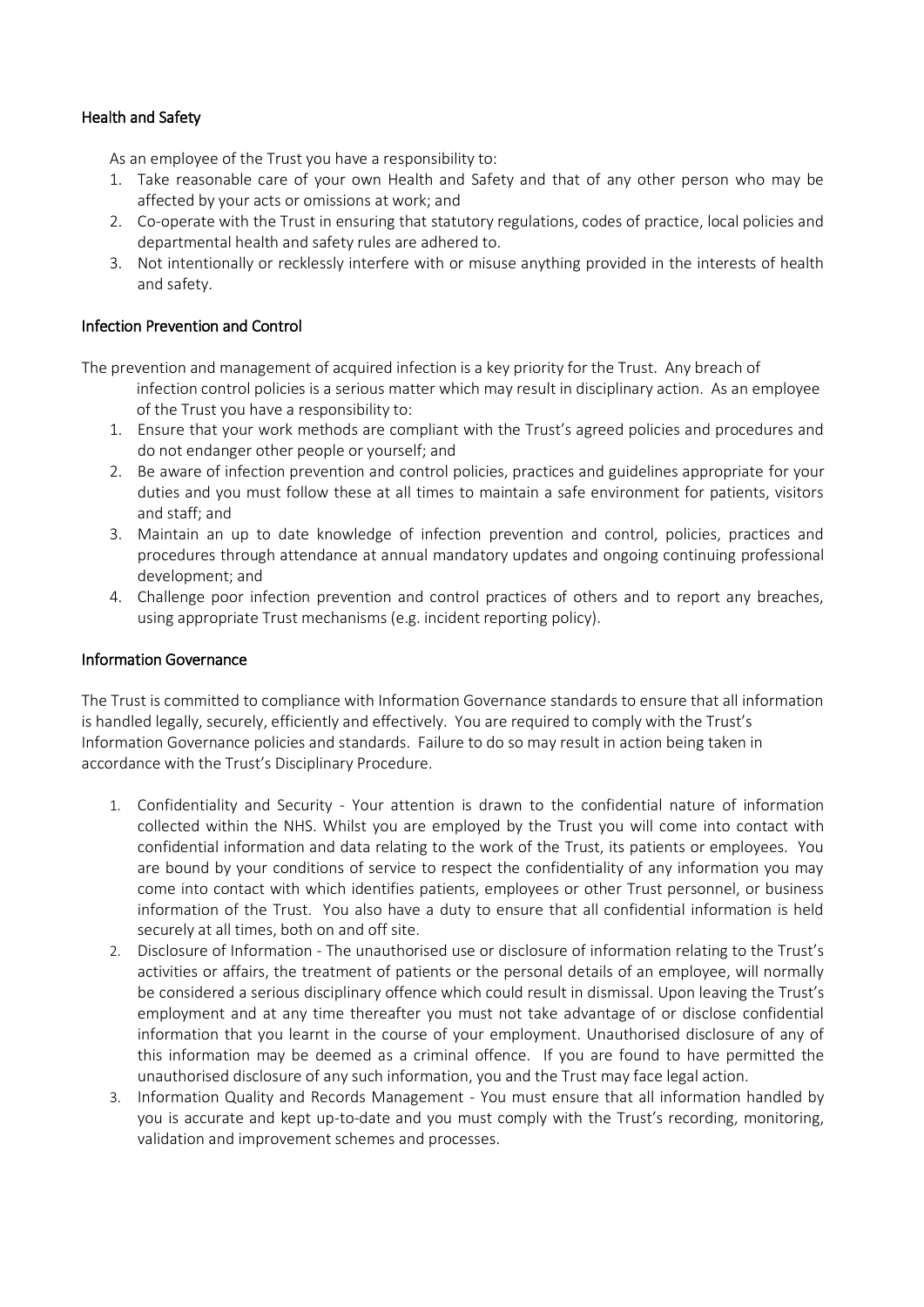#### Professional Standards and Performance Review

As an employee of the Trust you have a responsibility to:

- 1. Participate in statutory and mandatory training as appropriate for the post; and
- 2. Maintain consistently high personal and professional standards and act in accordance with the relevant professional code of conduct; and
- 3. Take responsibility for the maintenance and improvement of personal and professional competence and to encourage that of colleagues and subordinates; and
- 4. Participate in the Trust's appraisal processes including identifying performance standards for the post, personal objective setting and the creation of a personal development plan in line with the KSF outline for the post.

## Safeguarding Children and Vulnerable Adults

- 1. We all have a personal and a professional responsibility within the Trust to identify and report abuse. This may be known, suspected, witnessed or have raised concerns. Early recognition is vital to ensuring the patient is safeguarded; other people (children and vulnerable adults) may be at risk. The Trust's procedures must be implemented, working in partnership with the relevant authorities. The Sharing of Information no matter how small is of prime importance in safeguarding children, young people and vulnerable adults.
- 2. As an employee of the Trust you have a responsibility to ensure that:
	- a. You are familiar with and adhere to the Trusts Safeguarding Children procedures and guidelines.
	- b. You attend safeguarding awareness training and undertake any additional training in relation to safeguarding relevant to your role.

## Social Responsibility

The Trust is committed to behaving responsibly in the way we manage transport, procurement, our facilities, employment, skills and our engagement with the local community so that we can make a positive contribution to society. As an employee of the Trust you have a responsibility to take measures to support our contribution and to reduce the environmental impact of our activities relating to energy and water usage, transport and waste.

## Continuous improvement

The Trust is committed to creating a culture that puts Continuous Improvement at the forefront of our transformational journey and our aim is to empower staff at all levels to have the confidence, capability, passion and knowledge, to test changes and make improvements at the Trust and the communities we serve. Following a successful five-year partnership with the Virginia Mason Institute in the USA, the Trust continues to further develop and embed the Trust's approach to Continuous Improvement at all levels of the organisation. You will be supported by an Improvement Hub, which will provide the necessary expertise to support you to make improvements, whilst also providing training at various stages of your time at the organisation, as part of your continuing professional development.

#### Review

This job description is an outline of the principal areas of responsibility and may be subject to periodic change. The job title is not restrictive and the job holder may at any time be required to undertake other duties within their competence beyond the confines of this job description.

The post may change over time to reflect the developing needs of the Trust and its services, as well as the personal development of the job holder. All changes will be discussed with the post holder.